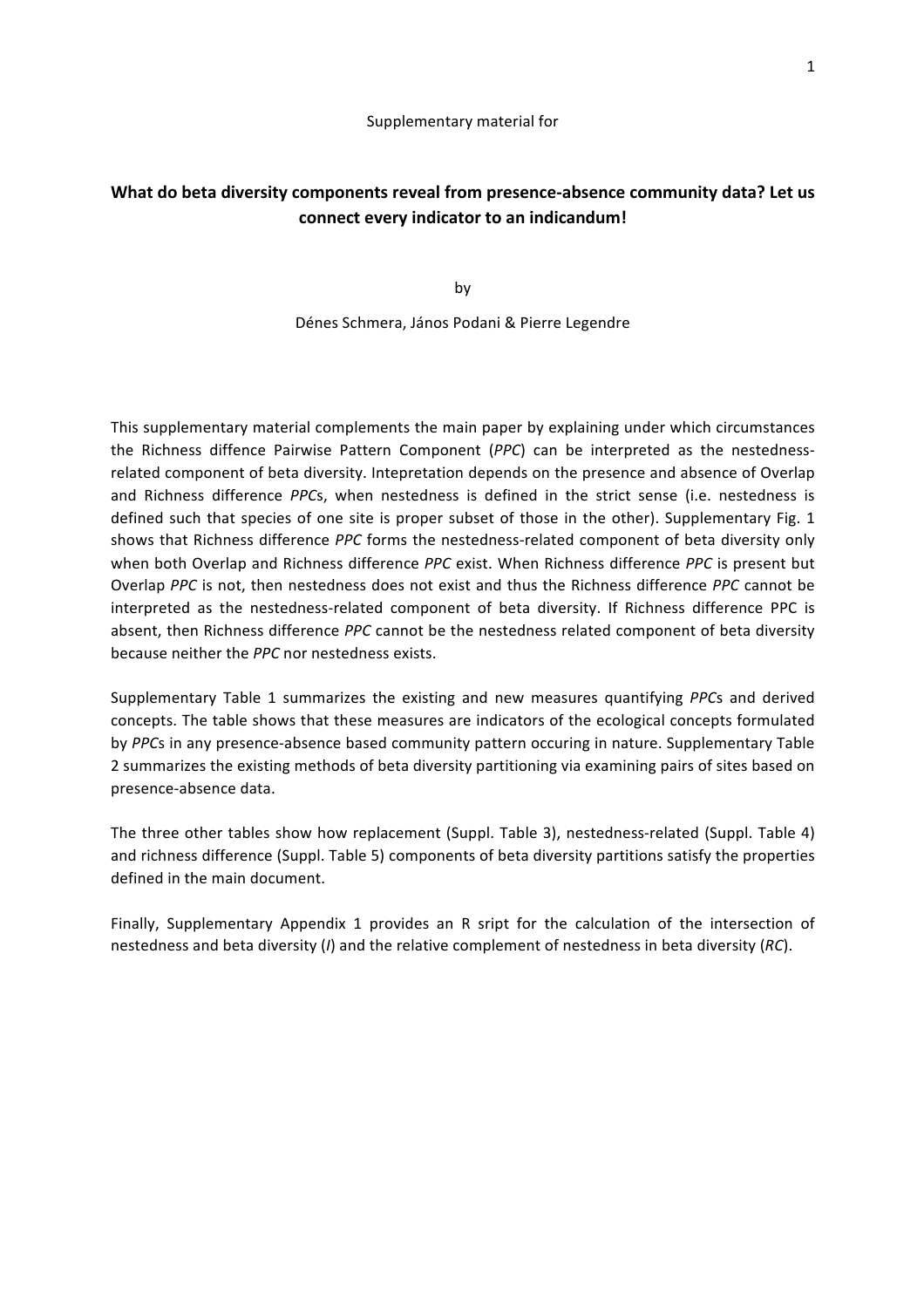

Supplementary Fig. 1: A schematic representation of how Richness Difference *PPC* can be interpreted as the nestedness-related fraction of beta diversity depending on the presence and absence of Overlap and Richness difference *PPCs*, when nestedness is interpreted in the strict sense (Strict nestedness). Rich. diff. = Richness difference, Repl. = Replacement. Note that this figure differs from Fig. 2 of the main document in that here nestedness is interpreted as strict nestedness (while in Fig. 2 as Broad nestedness). The difference manifested when Overlap *PPC* is present and Richness difference PPC is absent (left bottom subfigures). In broad sense nestedness definition (Fig. 2 of the main document) both nestedness and beta diversity concepts exist but Richness difference PPC cannot be their common fraction because it does not exist. In strict sense nestedness definition (this figure), Richness difference PPC cannot be the common fraction of (strict) nestedness and beta diversity because Richness difference *PPC*, as well as the concept of (strict) nestedness do not exist.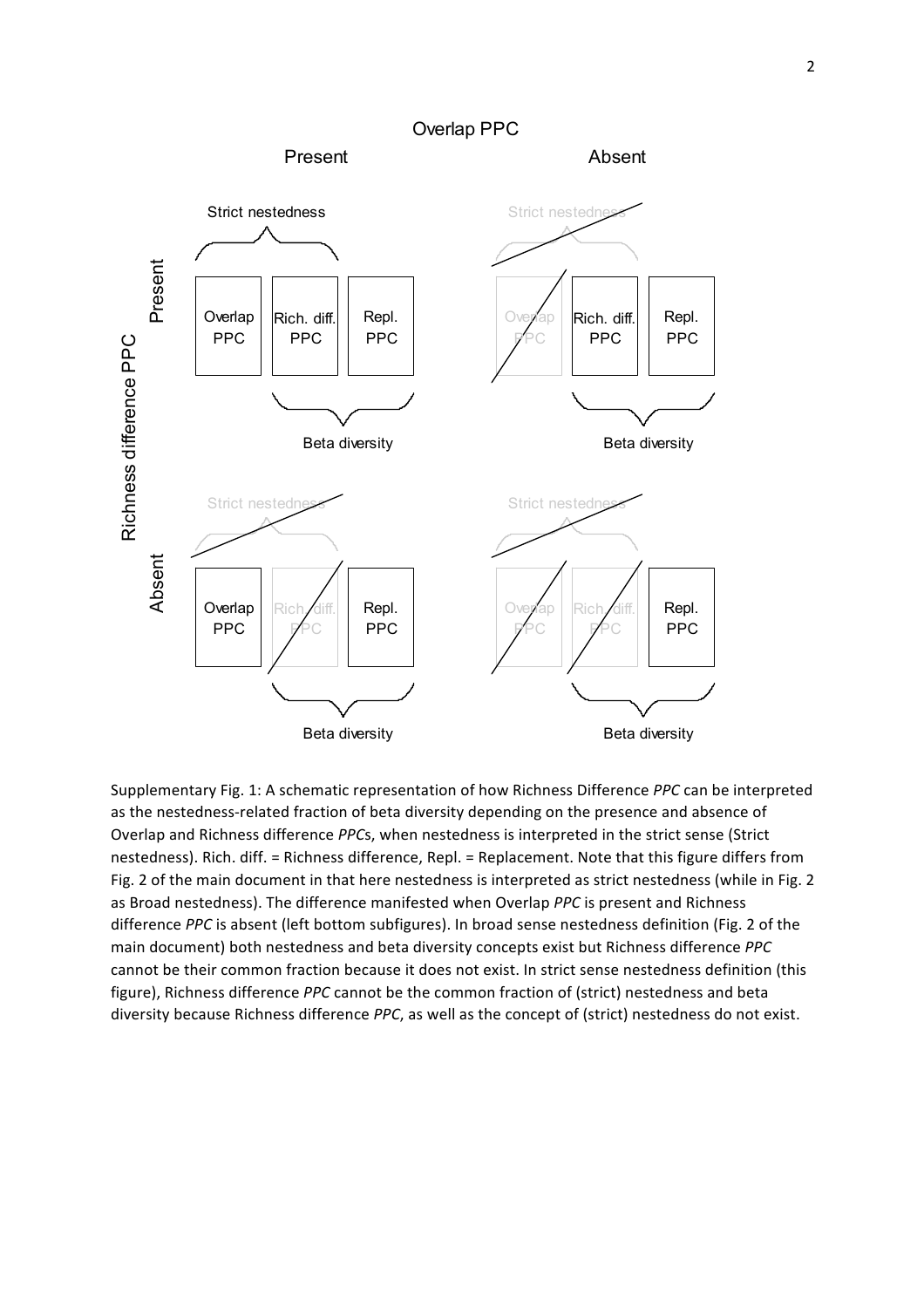1 Supplementary Table 1: The different measurement systems to quantify the size of the *PPC*s and derived concepts. The a, b and c parameters refer to the 2 2x2 contingency table, see main text.

|                                                                   |                          | The PPCs is measured by         |                                    |                                 |
|-------------------------------------------------------------------|--------------------------|---------------------------------|------------------------------------|---------------------------------|
|                                                                   |                          | the number of species           |                                    | the number of presences         |
|                                                                   |                          | expressed as                    |                                    |                                 |
|                                                                   | raw number               | relativized number <sup>1</sup> | raw number                         | relativized number <sup>2</sup> |
| PPC                                                               | $SDR_{WB}^3$             | SDR <sub>1</sub> <sup>4</sup>   | SDR <sub>pres</sub>                | SDR <sub>S</sub> <sup>6</sup>   |
|                                                                   |                          | $\boldsymbol{a}$                | 2a                                 | 2a                              |
| Overlap                                                           | a                        | $a+b+c$                         |                                    | $2a+b+c$                        |
|                                                                   |                          | $2\min(b,c)$                    |                                    | $2\min(b,c)$                    |
| Replacement                                                       | 2min(b,c)                | $a+b+c$                         | 2min(b,c)                          | $2a+b+c$                        |
|                                                                   |                          | $ b-c $                         |                                    | $ b-c $                         |
| Richness difference                                               | $ b-c $                  | $a+b+c$                         | $ b-c $                            | $2a+b+c$                        |
| Overlap and Replacement together                                  |                          | $a + 2\min(b, c)$               |                                    | $2a + 2\min(b, c)$              |
| (=richness agreement)                                             | $a + 2min(b,c)$          | $a+b+c$                         | $2a + 2min(b,c)$                   | $2a+b+c$                        |
| Replacement and Richness difference together                      |                          | $b+c$                           |                                    | $b + c$                         |
| (=beta diversity)                                                 | $b + c$                  | $a+b+c$                         | $b+c$                              | $2a+b+c$                        |
|                                                                   |                          | $a+ b-c $                       |                                    | $2a+ b-c $                      |
| Overlap and Richness difference together with the condition that  | $a +  b-c $              |                                 | $2a +  b-c $                       |                                 |
| Overlap PPC exists                                                | if $a>0$ ,               | $a+b+c$                         | if $a>0$ ,                         | $2a+b+c$                        |
| (=broad sense nestedness)                                         | otherwise 0              | if $a>0$ ,<br>otherwise 0       | otherwise 0                        | if $a>0$ ,<br>otherwise 0       |
|                                                                   |                          | $a+ b-c $                       |                                    | $2a+ b-c $                      |
| Overlap with Richness difference together with the condition that | $a +  b-c $              |                                 | $2a +  b-c $<br>if $a>0$ and $ b-$ |                                 |
| both Overlap and Richness difference PPCs exist                   | if $a>0$ and $ b-c >0$ , | $a+b+c$                         | $c \ge 0$ ,                        | $2a+b+c$                        |
| (=strict sense nestedness)                                        | otherwise 0              | if $a>0$ and $ b-c >0$ ,        | otherwise 0                        | if $a>0$ and $ b-c >0$ ,        |
|                                                                   |                          | otherwise 0                     |                                    | otherwise 0                     |

 $13$  <sup>1</sup> Relativization is made by the total number of species present in both sites

4  $\mathrm{P}$  Relativization is made by the total number of presences in both sites

5 <sup>3</sup>In Podani and Schmera (2011), SDR was written without a subscript. But since Weiher and Boylen (1994) had defined beta diversity of pairs of sites as b+c

6 (see also Koleff et al., 2003), Podani and Schmera (2016) did use the subscript WB when referring to this simplex.

7 <sup>4</sup> Subscript J refers to Jaccard, see Podani and Schmera (2016)

8  $<sup>5</sup>$  Subscript pres refers to the number of presences. This is a new suggestion.</sup>

9 <sup>6</sup> Subscript S refers to the Sørensen index. The idea was seeded in Carvalho et al. (2013) and Legendre (2014) but is fully expanded here.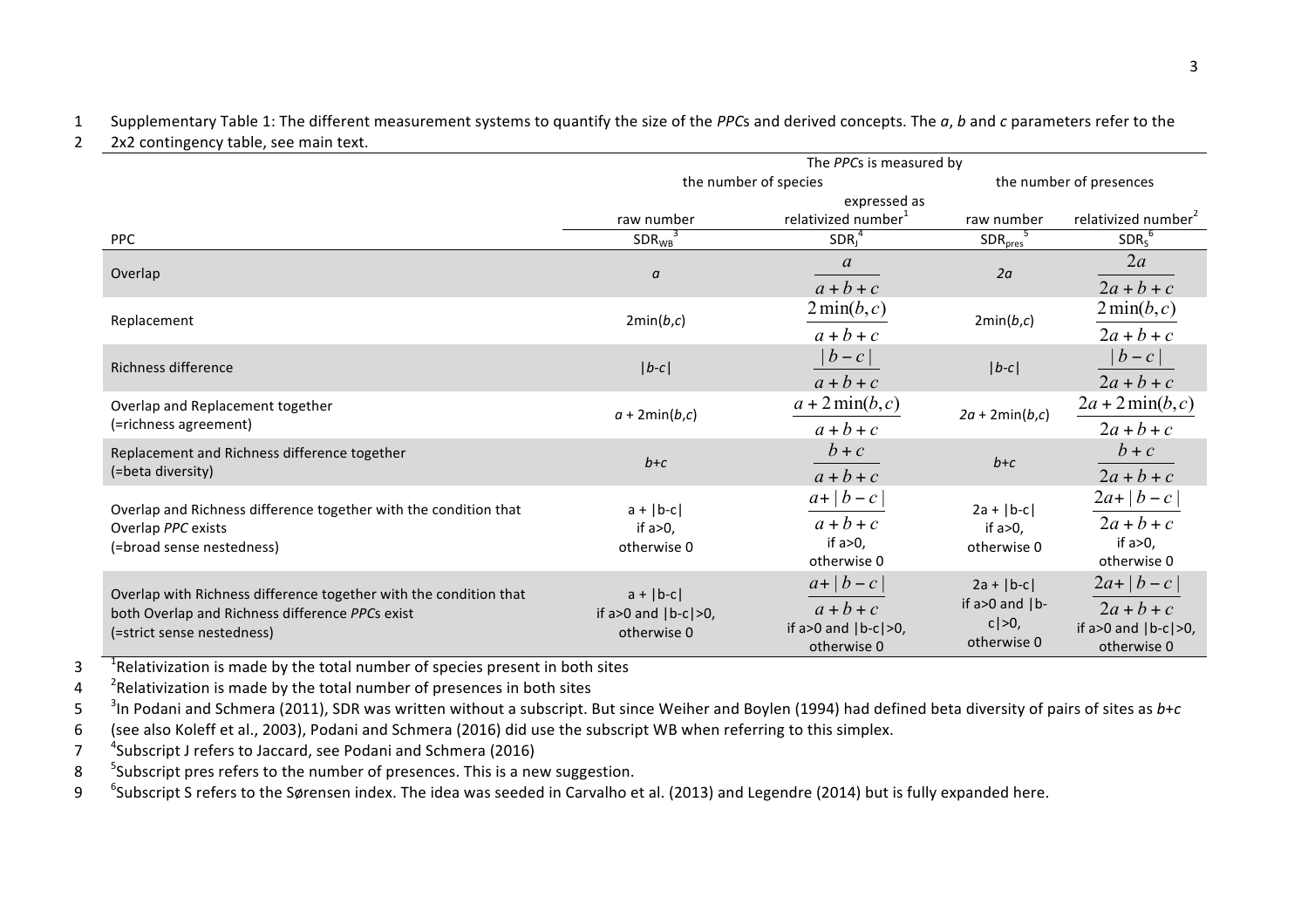| Family          | Framework  | Measure                                                                             | Abbr.              | Formula                                                                | References                                                    |
|-----------------|------------|-------------------------------------------------------------------------------------|--------------------|------------------------------------------------------------------------|---------------------------------------------------------------|
| Weiher-         |            | Weiher-Boylen                                                                       | $\beta_{WB}$       | $b+c$                                                                  | Weiher and Boylen                                             |
| Boylen<br>(WB)  |            | diversity                                                                           |                    |                                                                        | (1994), Koleff et al.<br>(2003)                               |
|                 | POD        | replacement                                                                         | Repl <sub>wB</sub> | 2min(b.c)                                                              | Podani and Schmera<br>(2011)                                  |
|                 |            | richness<br>difference                                                              | Rich <sub>WB</sub> | $ b-c $                                                                | Podani and Schmera<br>(2011)                                  |
|                 | <b>SET</b> | intersection of<br>nestedness and<br>(Weiher-<br>Boylen) beta<br>diversity          | $I_{WB}$           | b-c  if a>0 otherwise 0                                                | this paper                                                    |
|                 |            | relative<br>complement of<br>nestedness in<br>(Weiher-<br>Boylen) beta<br>diversity | $RC_{WB}$          | $2min(b, c)$ if a> 0 otherwise b+c                                     | this paper                                                    |
| Jaccard (J)     |            | Jaccard<br>dissimilarity                                                            | D,                 | $b+c$<br>$a+b+c$                                                       | Jaccard (1912)                                                |
|                 | <b>BAS</b> | replacement                                                                         | Repl <sub>BJ</sub> | $2\min(b,c)$<br>$a + 2\min(b, c)$                                      | Baselga (2012)                                                |
|                 |            | nestedness<br>resultant<br>component                                                | $Nes_{BJ}$         | $\frac{ b-c }{ c }$ x<br>$\boldsymbol{a}$<br>$a+b+c$ $a+2\min(b,c)$    | Baselga (2012)                                                |
|                 | POD        | replacement                                                                         | Repl <sub>i</sub>  | $2\min(b,c)$<br>$a+b+c$                                                | Cardoso et al.<br>(2009), Podani and<br><b>Schmera (2011)</b> |
|                 |            | richness<br>difference                                                              | Rich <sub>J</sub>  | $ b-c $<br>$a + b + c$                                                 | Podani and Schmera<br>(2011)                                  |
|                 | <b>SET</b> | intersection of<br>nestedness and<br>(Jaccard) beta<br>diversity                    | $I_J$              | $ b - c $ if a>0 otherwise 0<br>$a+b+c$                                | this paper                                                    |
|                 |            | relative<br>complement of<br>nestedness in<br>(Jaccard) beta<br>diversity           | RC <sub>J</sub>    | $2\min(b, c)$ if a>0 otherwise $b + c$<br>$a + b + c$<br>$a+b+c$       | this paper                                                    |
| Sørensen<br>(S) |            | Sørensen<br>dissimilarity                                                           | $D_S$              | $b+c$<br>$2a+b+c$                                                      | Sørensen (1948)                                               |
|                 | <b>BAS</b> | replacement<br>(turnover) =<br>Simpson<br>dissimilarity                             | $Repl_{BS}$        | min(b, c)<br>$a + min(b, c)$                                           | Simpson (1943),<br>Baselga 2010                               |
|                 |            | nestedness<br>resulted<br>component                                                 | $Nes_{BS}$         | $ b-c $ x<br>$\boldsymbol{a}$<br>$2a+b+c \quad a+\min(b,c)$            | Baselga (2010)                                                |
|                 | POD        | replacement                                                                         | Repls              | $2\min(b,c)$<br>$2a + b + c$                                           | Legendre (2014),<br>Baselga and Leprieur<br>(2015)            |
|                 |            | richness<br>difference                                                              | Rich <sub>s</sub>  | $ b-c $<br>$2a+b+c$                                                    | Legendre (2014),<br>Baselga and Leprieur<br>(2015)            |
|                 | <b>SET</b> | intersection of<br>nestedness and<br>(Sørensen) beta<br>diversity                   | $I_{\rm S}$        | $ b - c $ if a>0 otherwise 0<br>$2a+b+c$                               | this paper                                                    |
|                 |            | relative<br>complement of<br>nestedness in<br>(Sørensen) beta<br>diversity          | RC <sub>S</sub>    | $2\min(b, c)$ if a>0 otherwise $b + c$<br>$2a + b + c$<br>$2a + b + c$ | this paper                                                    |

Supplementary Table 2: Overview of existing methods of beta diversity partitioning by examination of pairs of sites based on presence-absence data.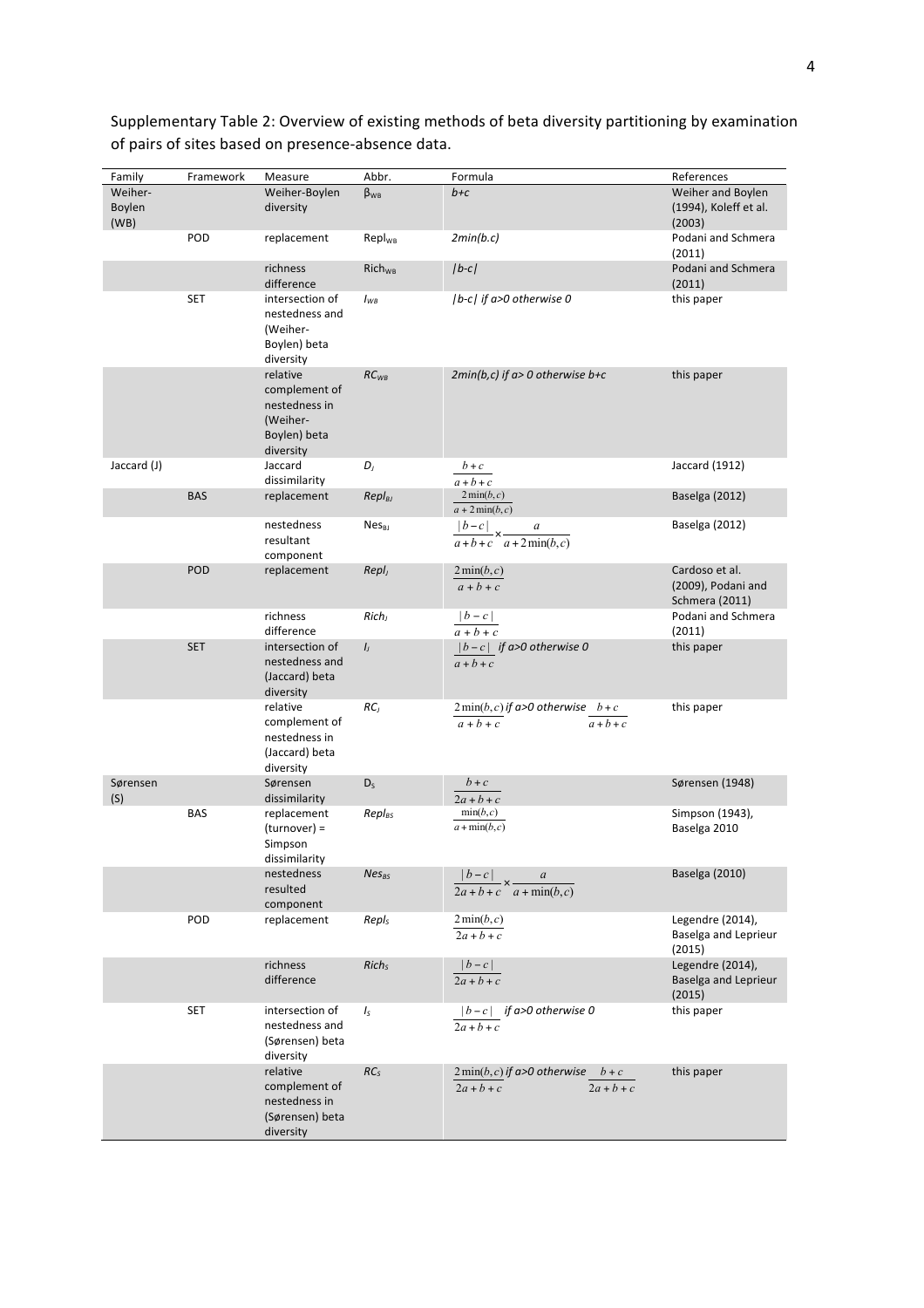Supplementary Table 3: Overview of the performance of the different replacement components of beta diversity in detecting Replacement *PPC* in different community patterns. We examined the replacement components of the Weiher-Boylen (WB), Jaccard (Jac) and Sørensen (Sør) families in the POD and BAS frameworks (see Suppl. Table 2, for more details). We examined overlap, replacement, perfect richness agreement, perfect nested anti-nested and perfect complex patterns (see Table 1 as well in the main document for further explanation). PRO 1 to PRO 5 are properties of beta diversity components (see main document). To support comparison of beta diversity and replacement components, their algebraic forms are given in the "beta diversity" and "replacement" columns. Cells below PRO 1 to PRO 5 indicate whether the replacement component possesses (Yes) or not (No) the particular property (column) regarding the given community pattern (row).

| Family    | Framework  | Community pattern          | Beta diversity                                            | Replacement                                | PRO <sub>1</sub> | PRO <sub>2</sub> | PRO <sub>3</sub> | PRO 4          | PRO <sub>5</sub> |
|-----------|------------|----------------------------|-----------------------------------------------------------|--------------------------------------------|------------------|------------------|------------------|----------------|------------------|
| <b>WB</b> | <b>POD</b> | overlap                    | $\mathbf 0$                                               | $\Omega$                                   | Yes              | Yes              | Yes              | No             | No               |
|           |            | replacement                | 2min(b,c)                                                 | 2min(b,c)                                  | Yes              | Yes              | Yes              | N <sub>o</sub> | No               |
|           |            | perfect richness agreement | 2min(b,c)                                                 | 2min(b,c)                                  | Yes              | Yes              | Yes              | No             | No               |
|           |            | perfect nested             | $ b-c $                                                   | 0                                          | Yes              | Yes              | <b>Yes</b>       | No             | No.              |
|           |            | anti-nested                | $b+c$                                                     | 2min(b,c)                                  | Yes              | <b>Yes</b>       | Yes              | No             | No               |
|           |            | perfect complex            | $b+c$                                                     | 2min(b,c)                                  | Yes              | Yes              | Yes              | No             | No               |
| Jac       | <b>BAS</b> | overlap                    | $\boldsymbol{0}$<br>$- = 0$<br>$\mathfrak a$              | $\mathbf{0}$<br>$- = 0$<br>$\mathfrak{a}$  | Yes              | Yes              | Yes              | No             | No               |
|           |            | replacement                | $2\min(b,c)$<br>$=1$<br>$2\min(b,c)$                      | $2\min(b,c)$<br>$=1$<br>$2\min(b,c)$       | Yes              | Yes              | No               | Yes            | Yes              |
|           |            | perfect richness agreement | $2\min(b,c)$<br>$a + 2\min(b, c)$                         | $2\min(b,c)$<br>$a + 2\min(b, c)$          | Yes              | Yes              | No               | Yes            | No               |
|           |            | perfect nested             | $ b-c $<br>$a+ b-c $                                      | $\frac{0}{-} = 0$<br>$\mathfrak a$         | Yes              | Yes              | No               | No             | No               |
|           |            | anti-nested                | $\frac{b+c}{c} = 1$<br>$b+c$                              | $2\min(b,c) = 1$<br>$2\min(b,c)$           | Yes              | No               | No               | No             | <b>No</b>        |
|           |            | perfect complex            | $b+c$<br>$a+b+c$                                          | $2\min(b,c)$<br>$a + 2\min(b, c)$          | Yes              | Yes              | No               | No             | No               |
|           | POD        | overlap                    | $\boldsymbol{0}$<br>$\frac{6}{x} = 0$<br>$\boldsymbol{a}$ | $\overline{0}$<br>$- = 0$<br>$\mathfrak a$ | Yes              | Yes              | <b>No</b>        | Yes            | <b>No</b>        |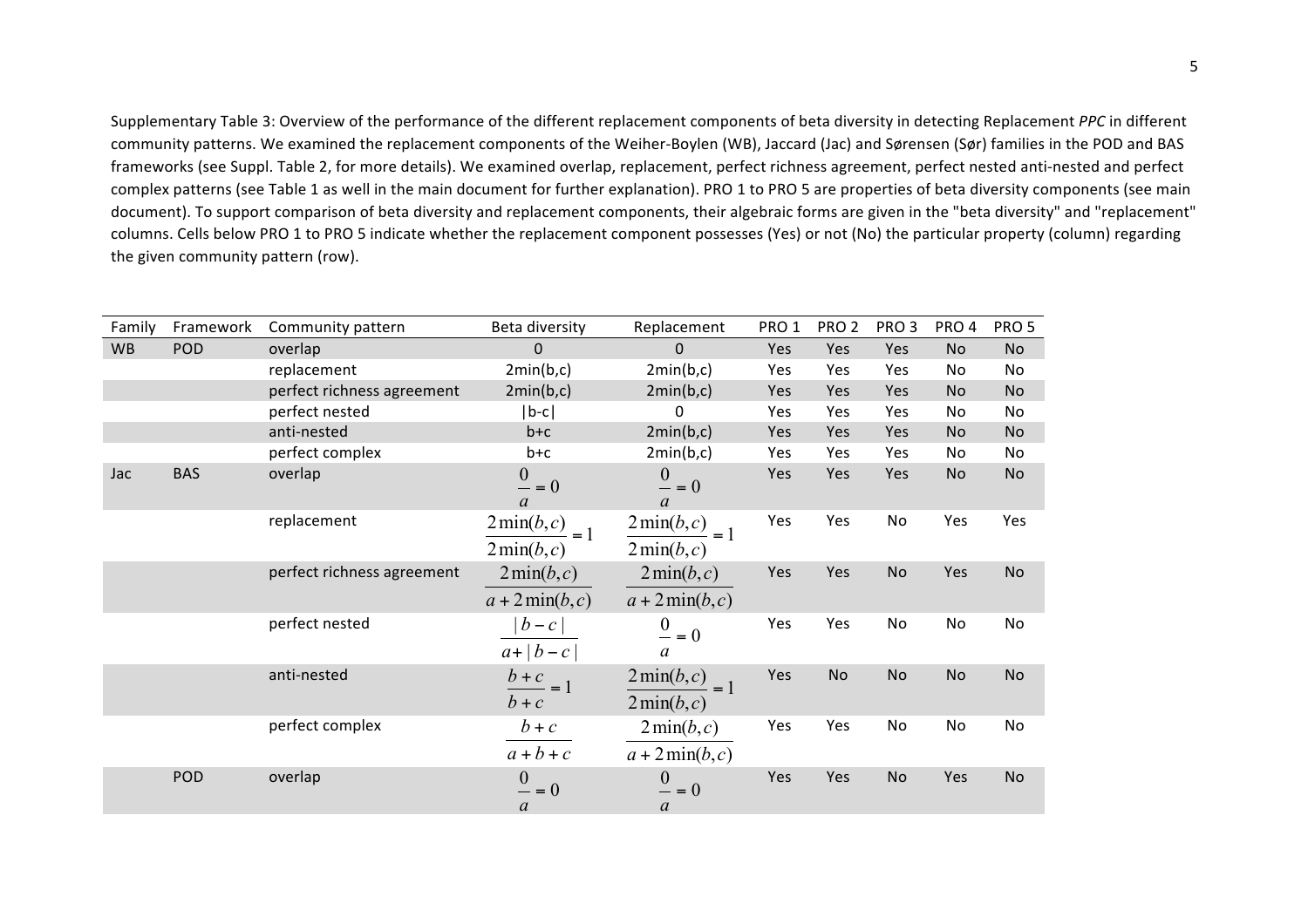|     |            | replacement                | $2\min(b, c) = 1$                          | $2\min(b, c) = 1$                                  | Yes | Yes       | No        | Yes       | Yes       |
|-----|------------|----------------------------|--------------------------------------------|----------------------------------------------------|-----|-----------|-----------|-----------|-----------|
|     |            |                            | $2\min(b,c)$                               | $2\min(b,c)$                                       |     |           |           |           |           |
|     |            | perfect richness agreement | $2\min(b,c)$                               | $2\min(b,c)$                                       | Yes | Yes       | <b>No</b> | Yes       | <b>No</b> |
|     |            |                            | $a + 2\min(b, c)$                          | $a + 2\min(b, c)$                                  |     |           |           |           |           |
|     |            | perfect nested             | $ b-c $                                    | $\frac{0}{\sqrt{1-\frac{1}{x}}}=0$                 | Yes | Yes       | Yes       | Yes       | No        |
|     |            |                            | $a+ b-c $                                  | $a+ b-c $                                          |     |           |           |           |           |
|     |            | anti-nested                | $\frac{b+c}{b+c}=1$                        | $2\min(b,c)$<br>$b+c$                              | Yes | Yes       | <b>No</b> | Yes       | Yes       |
|     |            | perfect complex            | $b+c$<br>$a+b+c$                           | $2\min(b,c)$<br>$a+b+c$                            | Yes | Yes       | No        | Yes       | No        |
| Sør | <b>BAS</b> | overlap                    | $\frac{0}{2a} = 0$                         | $\frac{0}{2a} = 0$                                 | Yes | Yes       | <b>No</b> | <b>No</b> | Yes       |
|     |            | replacement                | $\frac{2\min(b,c)}{b} = 1$<br>$2\min(b,c)$ | $\frac{2\min(b,c)}{b} = 1$<br>$2\min(b,c)$         | Yes | Yes       | No        | Yes       | Yes       |
|     |            | perfect richness agreement | $2\min(b,c)$<br>$2a + 2\min(b, c)$         | $2\min(b,c)$<br>$2a + 2\min(b, c)$                 | Yes | Yes       | <b>No</b> | <b>No</b> | Yes       |
|     |            | perfect nested             | $ b-c $<br>$2a+ b-c $                      | $\frac{0}{\sqrt{1-\frac{1}{2}}} = 0$<br>$2a+ b-c $ | Yes | Yes       | No        | No        | Yes       |
|     |            | anti-nested                | $\frac{b+c}{c} = 1$<br>$b+c$               | $\frac{2\min(b,c)}{2} = 1$<br>$2\min(b,c)$         | Yes | <b>No</b> | <b>No</b> | No        | No        |
|     |            | perfect complex            | $b+c$<br>$2a+b+c$                          | $2\min(b,c)$<br>$2a + 2\min(b, c)$                 | Yes | Yes       | No        | No        | Yes       |
|     | POD        | overlap                    | $\frac{0}{2a} = 0$                         | $\frac{0}{2a} = 0$                                 | Yes | Yes       | <b>No</b> | <b>No</b> | Yes       |
|     |            | replacement                | $\frac{2\min(b,c)}{2} = 1$<br>$2\min(b,c)$ | $\frac{2\min(b,c)}{2} = 1$<br>$2\min(b,c)$         | Yes | Yes       | No        | Yes       | Yes       |
|     |            | perfect richness agreement | $2\min(b,c)$<br>$2a + 2\min(b, c)$         | $2\min(b,c)$<br>$2a + 2\min(b, c)$                 | Yes | Yes       | <b>No</b> | <b>No</b> | Yes       |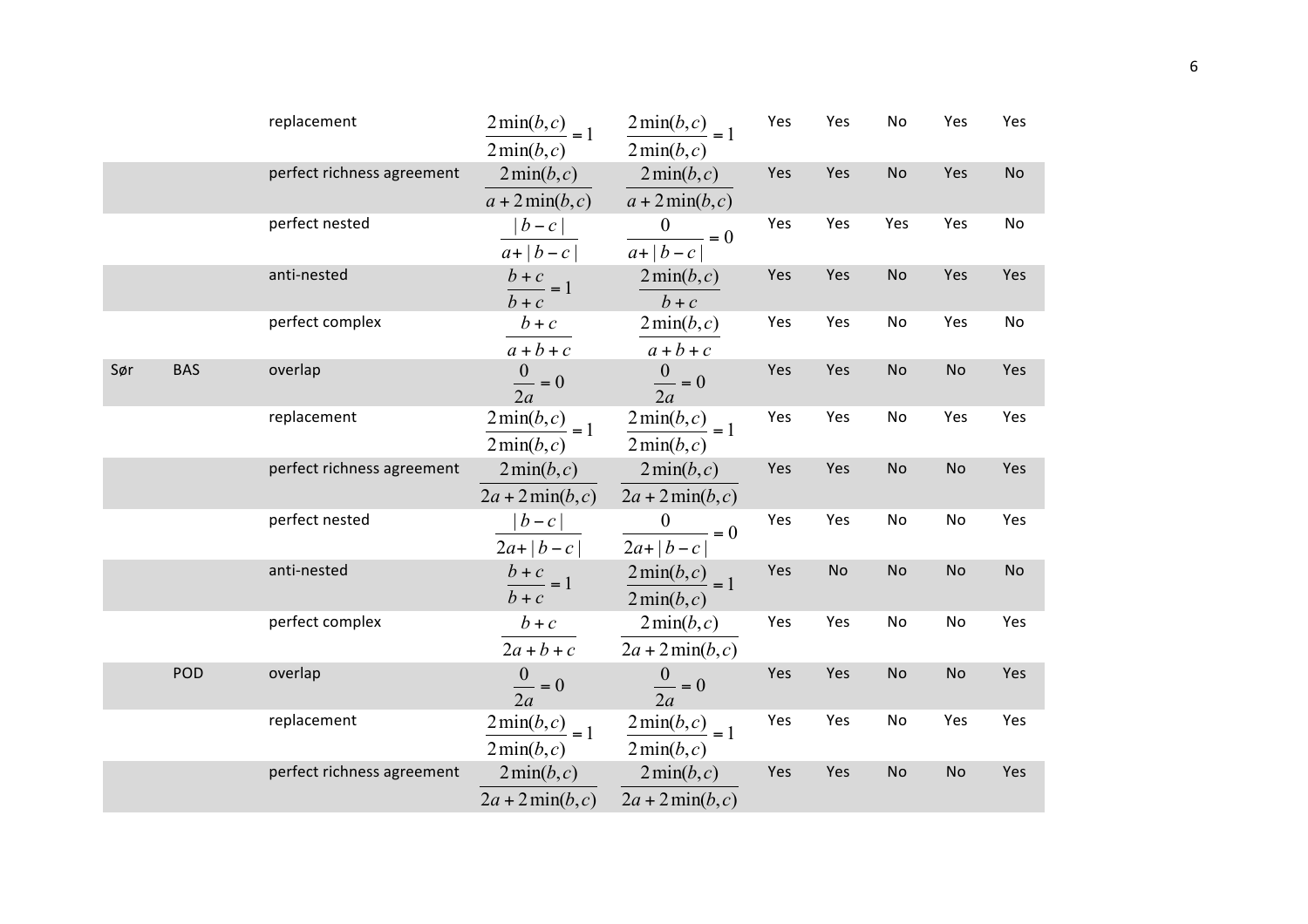| perfect nested  | $ b - c $           | $= 0$        | Yes | Yes | No             | No  | Yes |
|-----------------|---------------------|--------------|-----|-----|----------------|-----|-----|
|                 | $2a+ b-c $          | $2a+ b-c $   |     |     |                |     |     |
| anti-nested     | $\frac{b+c}{c} = 1$ | $2\min(b,c)$ | Yes | Yes | No             | Yes | Yes |
|                 | $b+c$               | $b+c$        |     |     |                |     |     |
| perfect complex | $b+c$               | $2\min(b,c)$ | Yes | Yes | N <sub>o</sub> | No  | Yes |
|                 | $2a+b+c$            | $2a+b+c$     |     |     |                |     |     |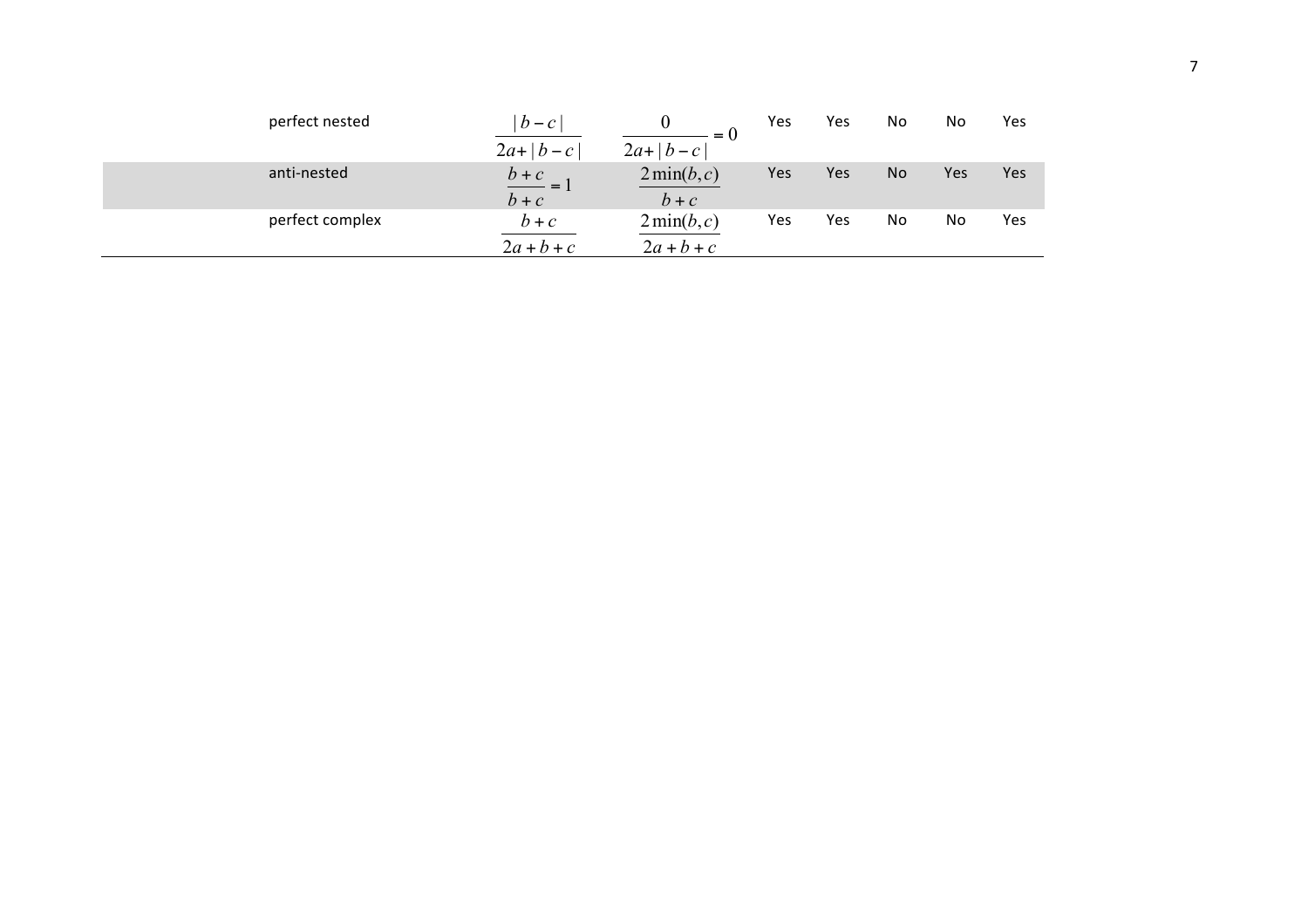Supplementary Table 4: Overview of the performance of the different nestedness-related components of beta diversity in detecting the nestedness-related PPC of beta diversity (i.e. Richness difference *PPC* with some conditions applied) in different community patterns. We examined the replacement components of the Weiher-Boylen (WB), Jaccard (Jac) and Sørensen (Sør) families in the SET and BAS frameworks (see Suppl. Table 2, for more details). We examined overlap, replacement, perfect richness agreement, perfect nested anti-nested and perfect complex patterns (see Table 1 as well in the main document for further explanation). PRO 1 to PRO 5 are properties of beta diversity components (see main document). To support comparison of beta diversity and nestedness-related components, their algebraic forms are given in the "beta diversity" and "nestedness-related" columns. Cells below PRO 1 to PRO 5 indicate whether the nestedness-related component possesses (Yes) or not (No) the particular property (column) regarding the given community pattern (row).

| Family    | Framework  | Community pattern          | Beta diversity                                          | Nestedness-related component<br>PRO <sub>2</sub><br>PRO <sub>3</sub><br>PRO 1 |     | PRO 4 | PRO <sub>5</sub> |     |           |
|-----------|------------|----------------------------|---------------------------------------------------------|-------------------------------------------------------------------------------|-----|-------|------------------|-----|-----------|
| <b>WB</b> | <b>SET</b> | overlap                    | $\Omega$                                                | $\mathbf{0}$                                                                  | Yes | Yes   | Yes              | No. | <b>No</b> |
|           |            | replacement                | 2min(b,c)                                               | $\mathbf 0$                                                                   | Yes | Yes   | Yes              | No  | No        |
|           |            | perfect richness agreement | 2min(b,c)                                               | $\pmb{0}$                                                                     | Yes | Yes   | Yes              | No  | No        |
|           |            | perfect nested             | $ b-c $                                                 | $ b-c $                                                                       | Yes | Yes   | Yes              | No  | No        |
|           |            | anti-nested                | $b+c$                                                   | $\Omega$                                                                      | Yes | Yes   | Yes              | No  | No        |
|           |            | perfect complex            | b+c                                                     | $ b-c $                                                                       | Yes | Yes   | Yes              | No  | No        |
| Jac       | <b>BAS</b> | overlap                    | $\overline{0}$<br>$- = 0$<br>$\mathfrak a$              | $\theta$<br>$\frac{0}{-x} - 0$<br>$\alpha$<br>$\mathfrak a$                   | Yes | Yes   | No               | Yes | No        |
|           |            | replacement                | $\frac{2 \min(b, c)}{2 \min(b, c)} = 1$<br>$2\min(b,c)$ | $\theta$<br>$\theta$<br>$= 0$<br>$2\min(b,c)$<br>$2\min(b,c)$                 | Yes | Yes   | No               | No  | No        |
|           |            | perfect richness agreement | $2\min(b,c)$<br>$a + 2\min(b, c)$                       | $\theta$<br>$= 0$<br>$a + 2\min(b, c)$ $a + 2\min(b, c)$                      | Yes | Yes   | <b>No</b>        | No  | No        |
|           |            | perfect nested             | $ b-c $<br>$a+ b-c $                                    | $ b-c $<br>$\times \frac{a}{a}$<br>$a+ b-c $ a                                | Yes | Yes   | No               | No  | No        |
|           |            | anti-nested                | $\frac{b+c}{c} = 1$<br>$b+c$                            | $ b-c $<br>$= 0$<br>$2\min(b,c)$<br>$b+c$                                     | Yes | Yes   | <b>No</b>        | No  | No        |
|           |            | perfect complex            | $b+c$<br>$a+b+c$                                        | $ b-c $<br>a<br>$a+b+c \quad a+2\min(b,c)$                                    | Yes | Yes   | No               | No  | No        |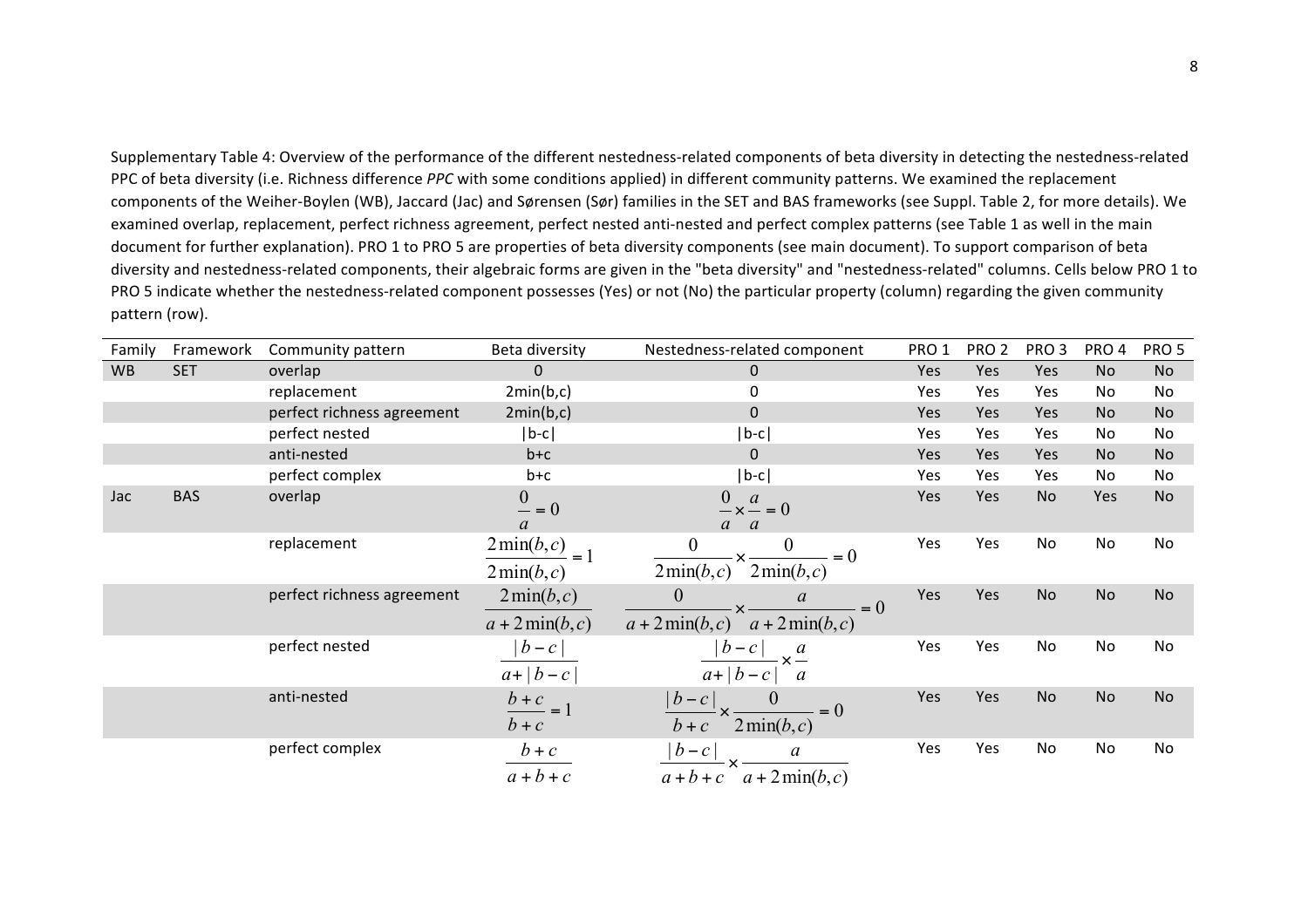|     | <b>SET</b> | overlap                    | $\frac{0}{-} = 0$<br>$\mathfrak{a}$                 | $\frac{0}{-} = 0$<br>$\overline{a}$                                                                | Yes | Yes | No        | Yes       | <b>No</b> |
|-----|------------|----------------------------|-----------------------------------------------------|----------------------------------------------------------------------------------------------------|-----|-----|-----------|-----------|-----------|
|     |            | replacement                | $\frac{2\min(b,c)}{2\min(b,c)} = 1$<br>$2\min(b,c)$ | $\mathbf{0}$<br>$\frac{0}{\ }=0$<br>2min(b, c)                                                     | Yes | Yes | No        | Yes       | Yes       |
|     |            | perfect richness agreement | $2\min(b,c)$<br>$a + 2\min(b, c)$                   | $\mathbf{0}$<br>$= 0$<br>$a + 2\min(b, c)$                                                         | Yes | Yes | No        | Yes       | No        |
|     |            | perfect nested             | $ b-c $<br>$a+ b-c $                                | $ b-c $<br>$a+ b-c $                                                                               | Yes | Yes | No        | Yes       | No        |
|     |            | anti-nested                | $\frac{b+c}{b+c}=1$                                 | $\frac{0}{b+c} = 0$                                                                                | Yes | Yes | No        | Yes       | Yes       |
|     |            | perfect complex            | $b+c$<br>$a+b+c$                                    | $ b-c $<br>$a+b+c$                                                                                 | Yes | Yes | No        | Yes       | No        |
| Sør | <b>BAS</b> | overlap                    | $\frac{0}{2a} = 0$                                  | $\frac{0}{2a} \times \frac{a}{a} = 0$                                                              | Yes | Yes | <b>No</b> | <b>No</b> | Yes       |
|     |            | replacement                | $\frac{2\min(b,c)}{2} = 1$<br>$2\min(b,c)$          | $\overline{0}$<br>$-x \frac{v}{2}$<br>$\equiv 0$<br>$2\min(b,c)$ $2\min(b,c)$                      | Yes | Yes | No        | No        | No        |
|     |            | perfect richness agreement | $2\min(b,c)$<br>$2a + 2\min(b, c)$                  | $\boldsymbol{0}$<br>$\frac{a}{1}$ x $\frac{a}{1}$<br>$= 0$<br>$2a + 2\min(b, c)$ $a + 2\min(b, c)$ | Yes | Yes | <b>No</b> | No        | <b>No</b> |
|     |            | perfect nested             | $ b-c $<br>$2a+ b-c $                               | $\frac{ b-c }{2a+ b-c } \times \frac{a}{a}$                                                        | Yes | Yes | No        | No        | Yes       |
|     |            | anti-nested                | $\frac{b+c}{c} = 1$<br>$b + c$                      | $\frac{ b-c }{\times} \times \frac{0}{\qquad} = 0$<br>$b+c$ 2 min $(b, c)$                         | Yes | Yes | <b>No</b> | <b>No</b> | <b>No</b> |
|     |            | perfect complex            | $b+c$<br>$2a+b+c$                                   | $\frac{ b-c }{ x-x }$<br>$2a + b + c$ $a + 2min(b, c)$                                             | Yes | Yes | No        | No        | No        |
|     | <b>SET</b> | overlap                    | $\frac{0}{2a} = 0$                                  | $\frac{0}{2a} = 0$                                                                                 | Yes | Yes | <b>No</b> | <b>No</b> | Yes       |
|     |            | replacement                | $\frac{2\min(b,c)}{2} = 1$<br>$2\min(b,c)$          | $\overline{0}$<br>$= 0$<br>$\overline{2\min(b,c)}$                                                 | Yes | Yes | No        | Yes       | Yes       |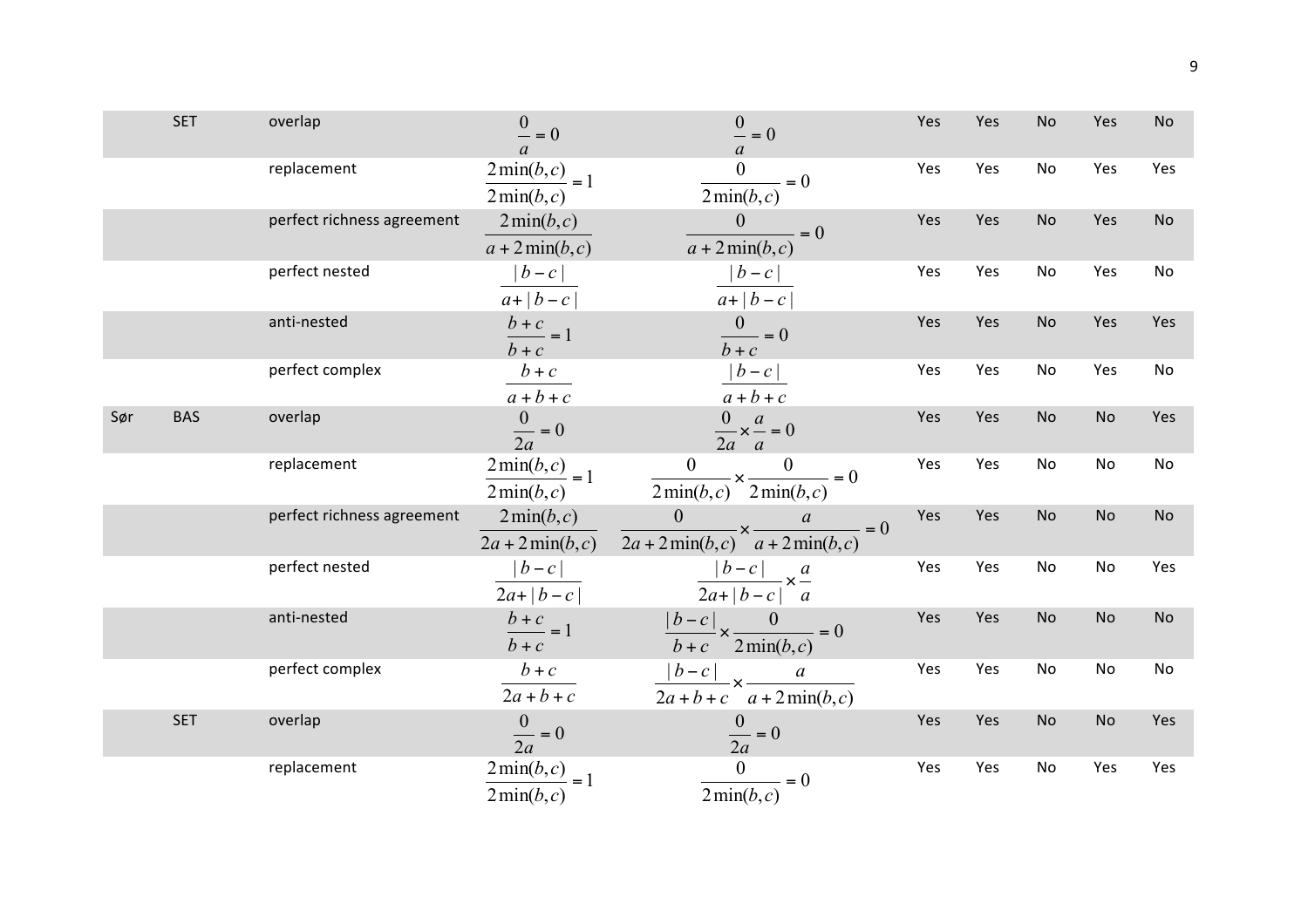| perfect richness agreement | $2\min(b,c)$<br>$2a + 2\min(b, c)$ | $= 0$<br>$2a + 2\min(b, c)$        | Yes | Yes | No        | No  | Yes |
|----------------------------|------------------------------------|------------------------------------|-----|-----|-----------|-----|-----|
| perfect nested             | $ b-c $<br>$2a+ b-c $              | $ b-c $<br>$2a+ b-c $              | Yes | Yes | No        | No  | Yes |
| anti-nested                | $\frac{b+c}{c} = 1$<br>$b+c$       | $\boldsymbol{0}$<br>$= 0$<br>$b+c$ | Yes | Yes | <b>No</b> | Yes | Yes |
| perfect complex            | $b+c$                              | $ b-c $                            | Yes | Yes | No        | No  | Yes |
|                            | $2a+b+c$                           | $2a+b+c$                           |     |     |           |     |     |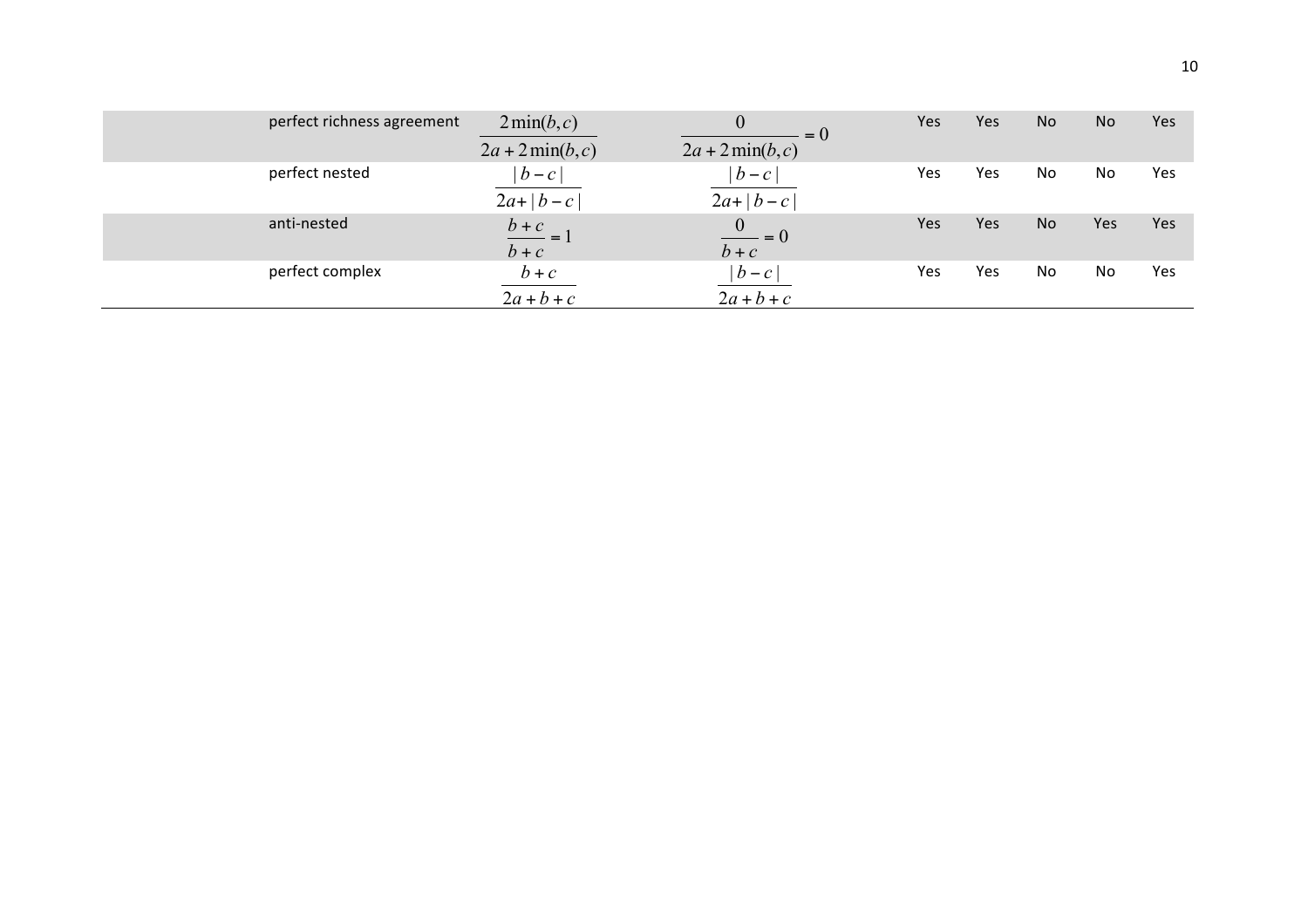Supplementary Table 5: Overview of the performance of the different forms of beta diversity and richness difference components in detecting Richness difference *PPC* in different community patterns. We examined the richness difference components of the Weiher-Boylen (WB), Jaccard (Jac) and Sørensen (Sør) families in in the POD framework (see Suppl. Table 2, for more details). We examined overlap, replacement, perfect richness agreement, perfect nested anti-nested and perfect complex patterns (see Table 1 as well in the main document for further explanation). PRO 1 to PRO 5 are properties of beta diversity components (see main document). To support comparison of beta diversity and richness difference components, their algebraic forms are given in the "beta diversity" and "richness difference" columns. Cells below PRO 1 to PRO 5 indicate whether the richness difference component possesses (Yes) or not (No) the particular property (column) regarding the given community pattern (row).

| Family    | Framework  | Community pattern          | Beta diversity                       | Richness difference                          | PRO <sub>1</sub> | PRO <sub>2</sub> | PRO <sub>3</sub> | PRO 4     | PRO <sub>5</sub> |
|-----------|------------|----------------------------|--------------------------------------|----------------------------------------------|------------------|------------------|------------------|-----------|------------------|
| <b>WB</b> | <b>POD</b> | overlap                    | $\Omega$                             | $\mathbf 0$                                  | Yes              | Yes              | Yes              | <b>No</b> | No               |
|           |            | replacement                | 2min(b,c)                            | 0                                            | Yes              | Yes              | Yes              | No        | No               |
|           |            | perfect richness agreement | 2min(b,c)                            | $\mathbf 0$                                  | Yes              | Yes              | Yes              | No        | No               |
|           |            | perfect nested             | $ b-c $                              | $ b-c $                                      | Yes              | Yes              | Yes              | No        | No.              |
|           |            | anti-nested                | $b+c$                                | $ b-c $                                      | Yes              | Yes              | Yes              | No        | No               |
|           |            | perfect complex            | $b + c$                              | $ b-c $                                      | Yes              | Yes              | Yes              | No        | No               |
| Jac       | <b>POD</b> | overlap                    | $\frac{0}{-} = 0$<br>$\mathfrak a$   | $\boldsymbol{0}$<br>$- = 0$<br>$\mathfrak a$ | Yes              | Yes              | <b>No</b>        | Yes       | No               |
|           |            | replacement                | $2\min(b,c)$<br>$=1$<br>$2\min(b,c)$ | $\theta$<br>$= 0$<br>$2\min(b,c)$            | Yes              | Yes              | No               | Yes       | Yes              |
|           |            | perfect richness agreement | $2\min(b,c)$<br>$a + 2\min(b, c)$    | $\overline{0}$<br>$= 0$<br>$a + 2\min(b, c)$ | Yes              | Yes              | <b>No</b>        | Yes       | No               |
|           |            | perfect nested             | $ b-c $<br>$a+ b-c $                 | $b-c$<br>$a+ b-c $                           | Yes              | Yes              | No               | Yes       | No               |
|           |            | anti-nested                | $\frac{b+c}{c} = 1$<br>$b + c$       | $ b-c $<br>$b+c$                             | Yes              | Yes              | <b>No</b>        | Yes       | Yes              |
|           |            | perfect complex            | $b+c$<br>$a+b+c$                     | $ b-c $<br>$a+b+c$                           | Yes              | Yes              | No               | Yes       | No               |
| Sør       | POD        | overlap                    | $\frac{0}{2a} = 0$                   | $\boldsymbol{0}$<br>$\frac{0}{2a} = 0$       | Yes              | Yes              | No               | No        | Yes              |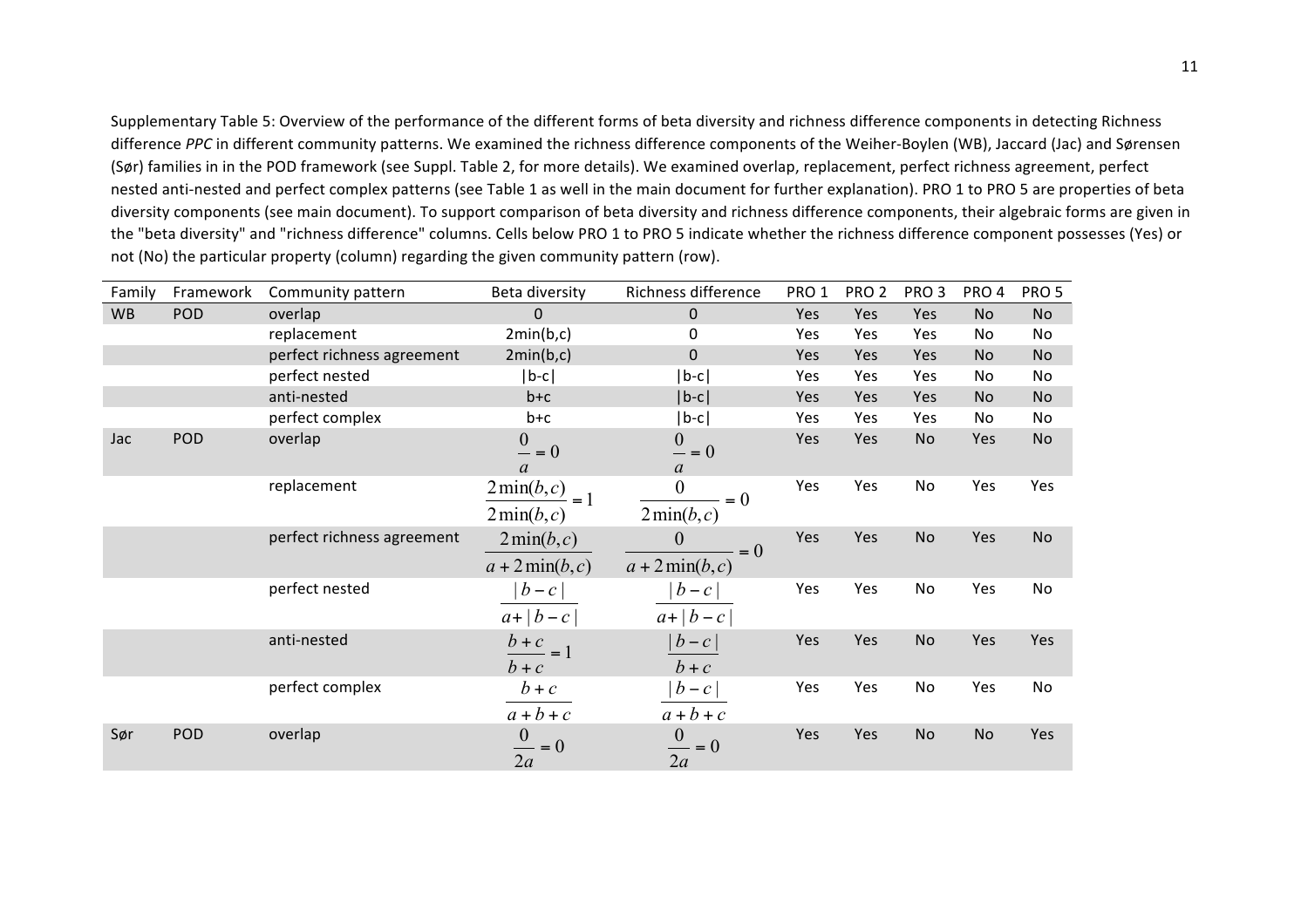| replacement                | $2\min(b,c)$<br>$2\min(b,c)$       | 0<br>$= 0$<br>$2\min(b,c)$                      | Yes | Yes | No | Yes | Yes |
|----------------------------|------------------------------------|-------------------------------------------------|-----|-----|----|-----|-----|
| perfect richness agreement | $2\min(b,c)$<br>$2a + 2\min(b, c)$ | $\boldsymbol{0}$<br>$= 0$<br>$2a + 2\min(b, c)$ | Yes | Yes | No | No  | Yes |
| perfect nested             | $ b-c $<br>$2a+ b-c $              | $ b-c $<br>$2a+ b-c $                           | Yes | Yes | No | No  | Yes |
| anti-nested                | $\frac{b+c}{c} = 1$<br>$b + c$     | $ b-c $<br>$b+c$                                | Yes | Yes | No | Yes | Yes |
| perfect complex            | $b+c$<br>$2a+b+c$                  | $ b-c $<br>$2a+b+c$                             | Yes | Yes | No | No  | Yes |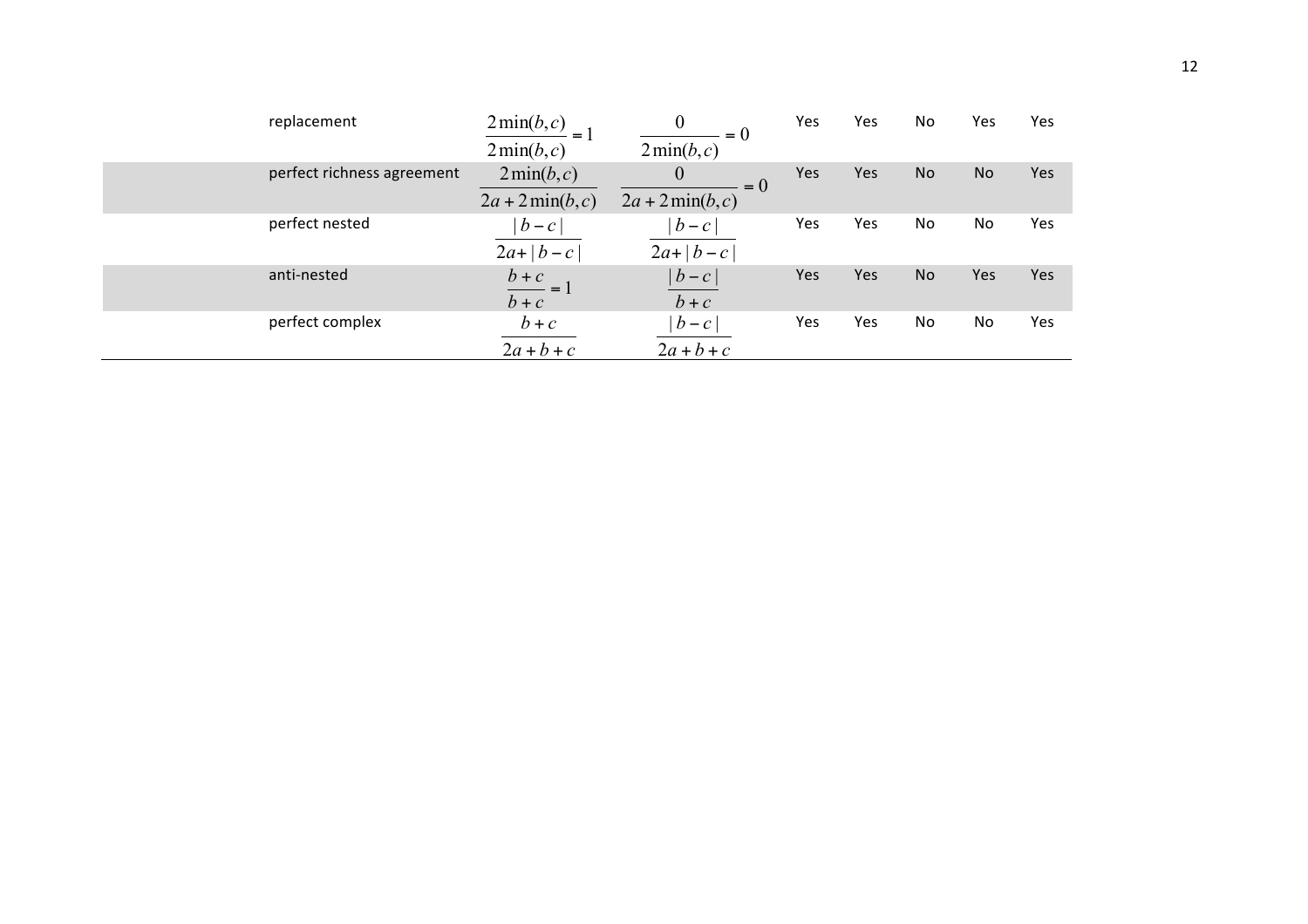Supplementary Appendix 1: R scripts for the computation of the intersection (*I*) of nestedness and beta diversity and the relative complement (*RC*) of nestedness in beta diversity.

```
#Partitioning of Weiher-Boylen beta diversity using SET partitioning
#Input:
#presence-absence matrix, where rows are sites, columns are species
#Output:
#first distance matrix: Weiher-Boylen beta diversity
#second distance matrix: Intersection of nestedness and beta diversity
#third distance matrix: Relative complement of nestedness in beta diversity
setpart.wb<-function(mat)
{
mat <- as.matrix(mat)
n <- nrow(mat)
mat.b \le ifelse(mat>0, 1, 0)
a \leq mat.b * * t(mat.b)
b \le - mat.b \frac{1}{6} + \frac{1}{6} (1 - t(mat.b))
c \le - (1 - mat.b) 8*8 t (mat.b)min.bc \le - pmin(b,c)BD.wb \leftarrow (b+c)I.wb<-matrix(0,n,n)
RC.wb<-matrix(0,n,n)
for (i in 2:n){
      for (j \in 1: (i-1)) {
      aa=a[i,j];bb=b[i,j];cc=c[i,j]if (aa == 0) I.wb[i, j] < -0 else I.wb[i, j] < -abs(bb-cc)
      if (aa==0) RC.wb[i,j]<-(bb+cc) else RC.wb[i,j]<-2*min(bb,cc)
}}
res<-list(as.dist(BD.wb),as.dist(I.wb),as.dist(RC.wb))
res
}
#Partitioning of Jaccard dissimilarity using SET partitioning
#Input:
#presence-absence matrix, where rows are sites, columns are species
#Output:
#first distance matrix: Jaccard dissimilarity (beta diversity)
#second distance matrix: Intersection of nestedness and beta diversity
#third distance matrix: Relative complement of nestedness in beta diversity
setpart.j<-function(mat)
{
mat <- as.matrix(mat)
n <- nrow(mat)
mat.b \le ifelse(mat>0, 1, 0)
a \leq mat.b \frac{1}{2} t(mat.b)
b \le - mat.b 8* (1 - t(mat.b))
c \le - (1 - \text{mat.b}) 8*8 \text{ t} (\text{mat.b})min.bc \le - pmin(b,c)BD. j < -(b+c)/(a+b+c)I.\j =-matrix (0, n, n)RC.j<-matrix(0,n,n)
for (i in 2:n){
      for (i \in 1:(i-1)) {
      aa=a[i,j];bb=b[i,j];cc=c[i,j]if (aa==0) I.j[i,j]<-0 else I.j[i,j]<-abs(bb-cc)/(aa+bb+cc)
```